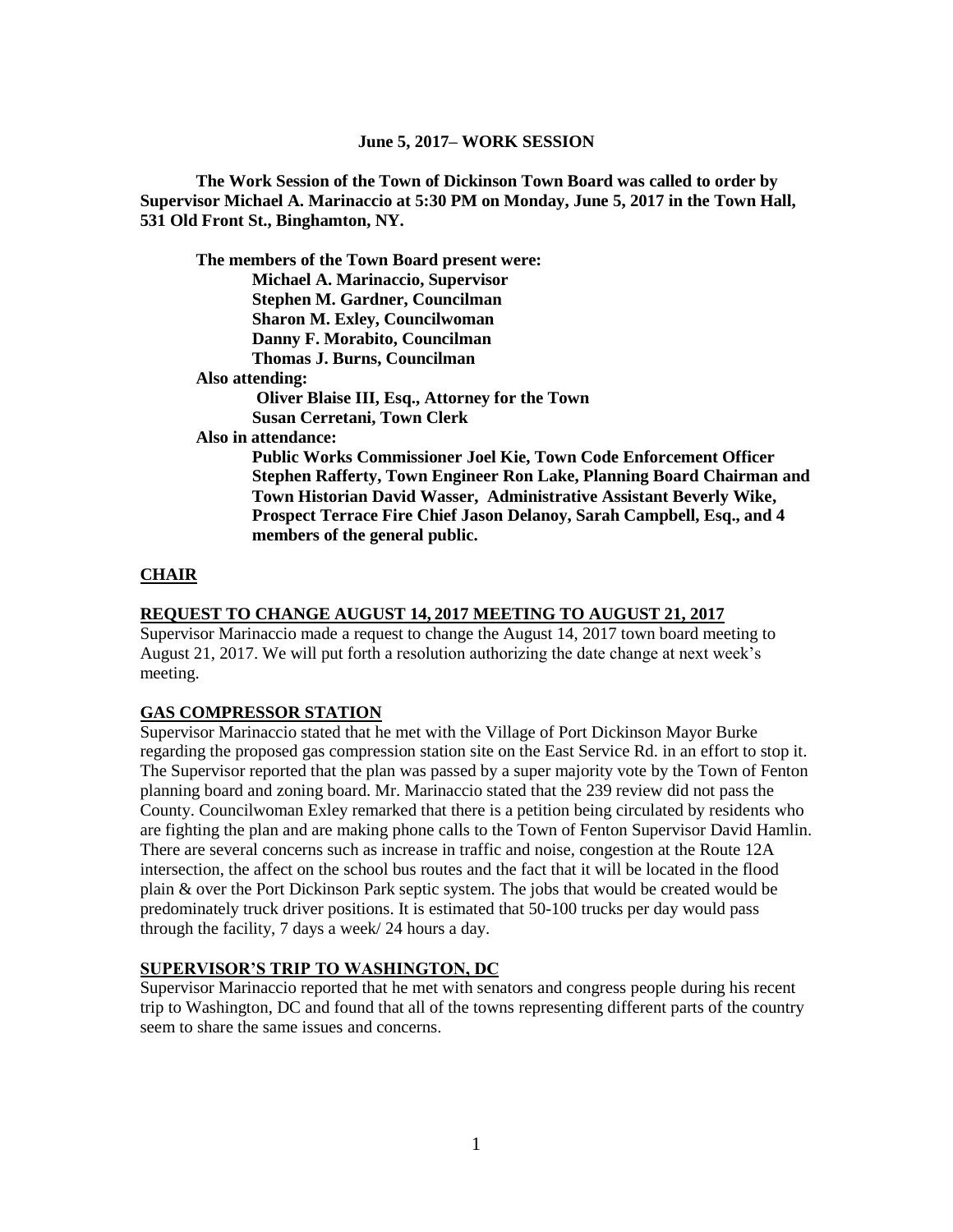## **STATE GRANT UPDATE**

Supervisor Marinaccio stated that the state grant that he applied for 2 years ago is still open. The Dormitory Authority is now asking that we get new bids for the items we will be requesting. These items include automatic doors for the town hall and 2 marquee signs – one at Sunrise Terrace Community Center and one at Prospect Terrace Fire Station.

# **ST. STAN'S**

St. Stan's School and Church are going up for auction in July. It is zoned R-1, R-2. \$10,000 down is required to submit a bid.

## **FAIRVIEW RECOVERY SERVICES PROJECT 340 PROSPECT STREET**

Sarah Campbell Esq., representing **Fairview Recovery Services**, 340 Prospect St., as attorney and agent, addressed the board regarding the property and its proposed use as a **Recovery Community and Outreach Center (RCOC)** on the ground floor and a re-integration supportive living residential program on the upper two floors.

Ms. Campbell stated that she is coming to the board for an amended **PUD** change. The variance request is for office/educational use on the ground floor. The parking variance has been obtained. There are 7 dedicated parking spaces. There will be no exterior modifications. The interior space will be renovated and upgraded. The facility will house no more than 18 residents at a time. Ms. Campbell distributed copies of a letter of reference from Office of the Mayor of Binghamton. Attorney Campbell stated that the facility is the last stage in the recovery process for individuals and families experiencing substance abuse related issues. These residents will have already been through several other steps in the recovery process prior to this living situation. It will provide for independent living with services available.

The board will put forth a resolution at next week's meeting for **SEQR & PUD** approval.

# **ATTORNEY**

# **LOT SIZE FOR RURAL AREAS**

Code Enforcement Officer Rafferty was told by the County that there are too many variables in establishing a standardized lot size for rural areas. Mr. Rafferty recommended that we make the lot size an acre. This will cover any lots not served by sewer and water. Anything other would require a variance. Minimum lot size is driven by the need for a septic system. Attorney Blaise will follow up.

### **FENCING LAW**

Attorney Blaise requested that the board members bring any changes to the proposed fencing law to next week's meeting.

We will schedule a public hearing for the July meeting.

### **SOLAR LAW**

Attorney Blaise submitted the **Solar** Committee's final draft subject to review of the proposed local law. Attorney Blaise will have to submit it to the county for a 239 review. Our moratorium expires in September. Attorney Blaise asked the board to take the time to study the handout. Next week we will schedule a public hearing for the July meeting. The town would be eligible for a \$2,500 grant if the law is put in place by the end of July.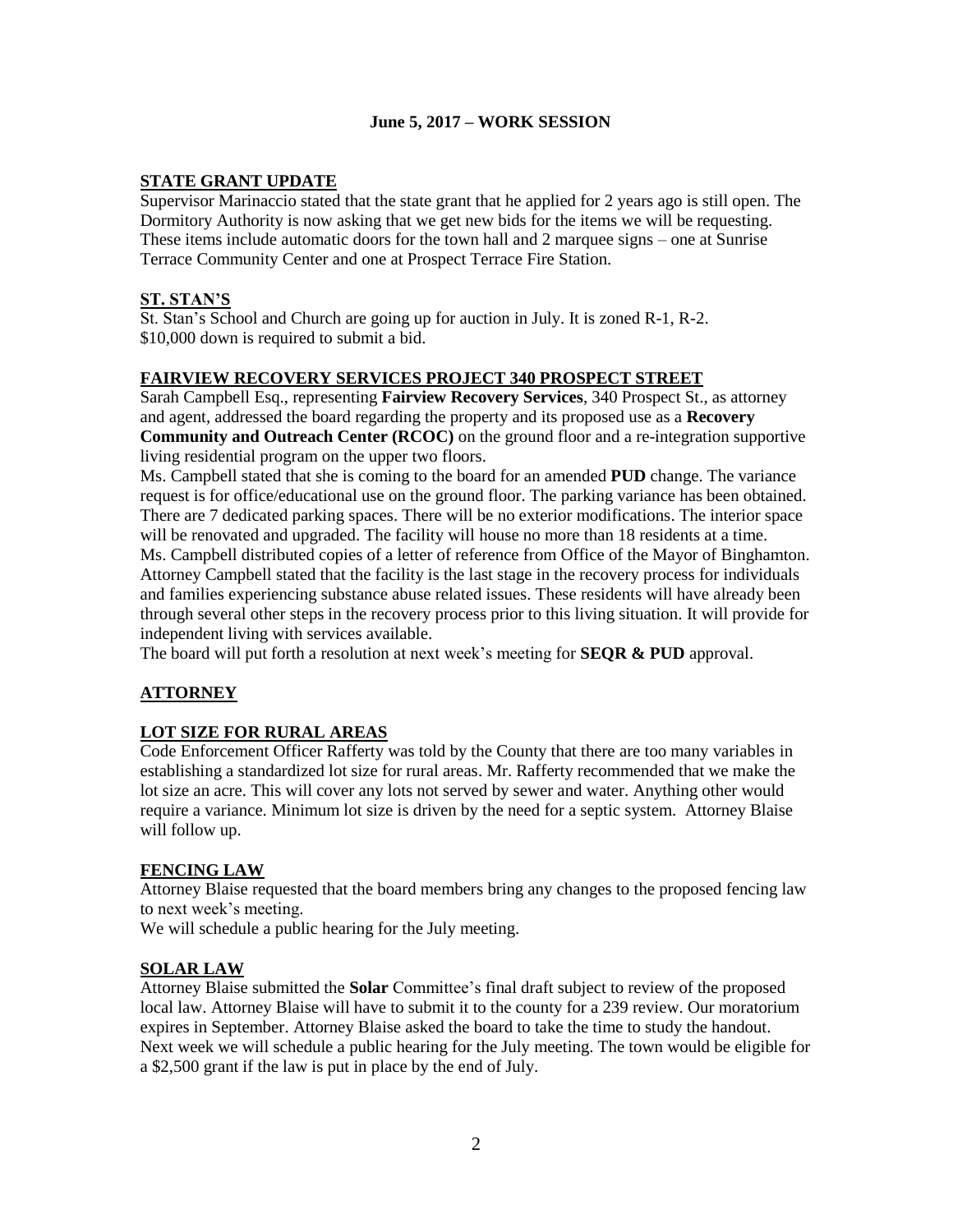# **KNOX BOX**

Attorney Blaise supplied the board members with a handout regarding the **Knox Box** program. Mr. Blaise explained that it is basically a lock box put on commercial properties so that if the alarm sounds the fire department can get into the building without wasting time trying to track down someone with a key or breaking into the building.

Fire Chief Jason Delanoy commented that **Prospect Terrace Fire Department** started the program approximately3-4 years ago and right now has around 8 properties participating in the program.

Additional cost to the property owners is approximately \$300 - \$700. Chief Delanoy stated that the system is very secure. The fire department is issued a key code, the 911service releases the key and it is reported.

The **Knox Box** can only be mandated for new construction and in the circumstance that if two or three false calls are made within a year and the fire department is unable to gain access to the building; the property owner can be compelled to participate. The fire chief can assess fines for false alarms and can require those properties to have a **Knox Box** installed. Chief Delanoy would like to see large scale residences, businesses and gas stations participate.

**Prospect Terrace Fire** Chief Jason Delanoy agreed to speak to **Port Dickinson** and **Chenango Fire Departments** about this program.

Next week Attorney Blaise will be at trial out of town. Attorney Keegan Coughlin will be sitting in on behalf of Mr. Blaise.

# **CREDIT CARDS**

Supervisor Marinaccio stated that Town Clerk Cerretani and Administrative Assistant Wike recently met with credit card vendor **Pay GOV.US**. Ms. Wike explained the specifics of the credit card payment system to the board members. Supervisor Marinaccio remarked that our residents have been asking for this service for quite some time. Residents would be able to pay water and sewer bills online, in person or via a mobile app with a credit card. Clerk fees (dog licenses, building permits, etc.) could be paid in person by credit card at the Town Clerk Office. The cardholder would be charged a 3% convenience fee for each transaction. There would be a minimum convenience fee of \$1.00 for all transactions under \$33.00. The service agreement would be a month to month agreement with **PayGOV.US.** The system is user friendly and is compatible with the town's programs. The Town of Dickinson website will have a link to the service.

Next week we will put forth a resolution authorizing the Supervisor to sign the service agreement with **PayGOV.US** to provide electronic payment credit card services.

### **PUBLIC WORKS**

Public Works Commissioner Kie suggested several changes be made to the proposed fence law:

- Resolution to set the fee for a fence permit at \$10.00 and the penalty at \$25.00 for failure to obtain a permit.
- Supervisor Marinaccio stated that once the law is passed it is important that we publish on the town website that a fence permit is now required.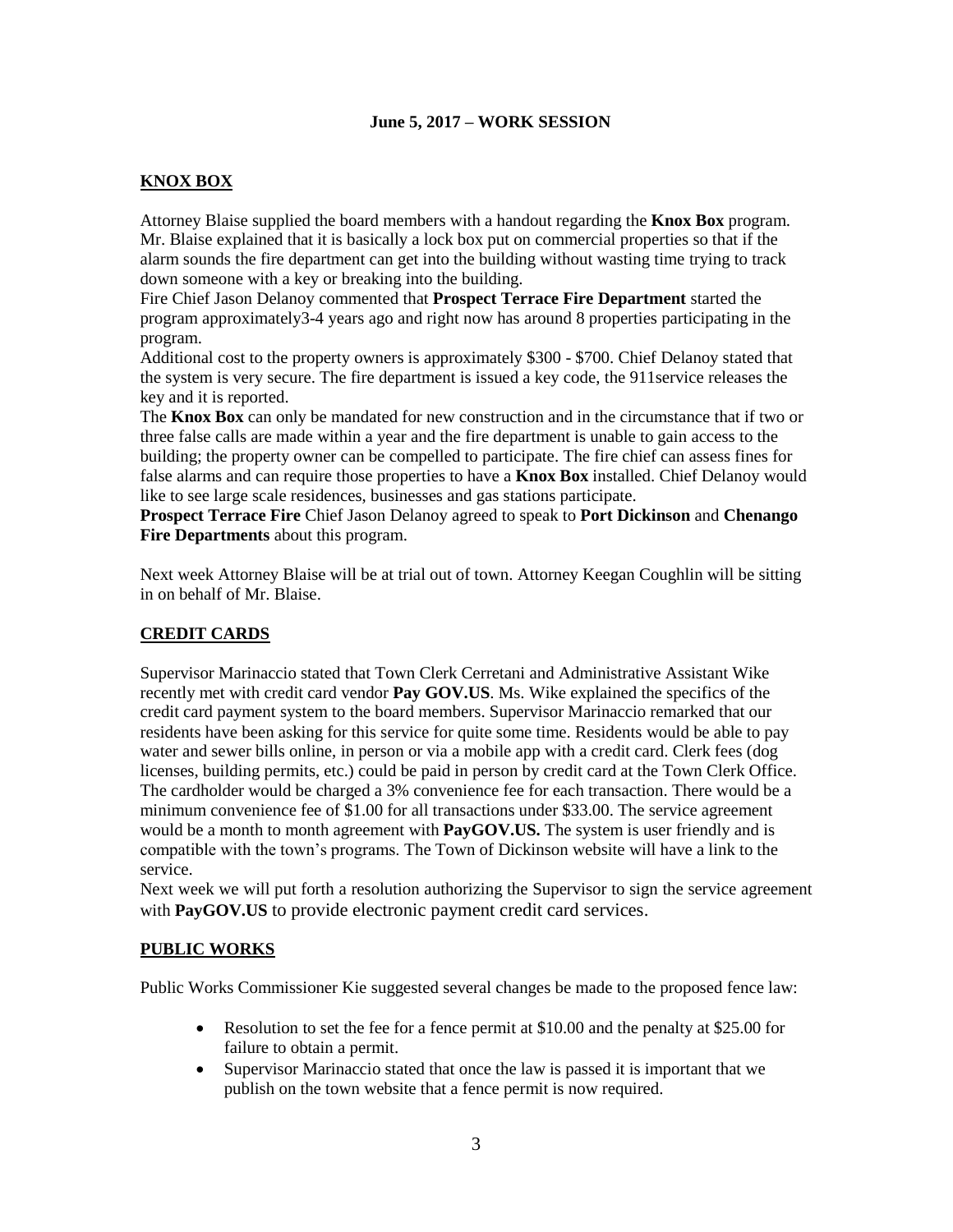- Any fence over 8ft. would require a building permit
- (7C) placement Attorney Blaise will revise to read that **any fence** in the right of way needs approval (take out split rail)
- Per Attorney Blaise change  $$122-5$  to  $$5$
- Retaining wall section Attorney Blaise will revise to read: provisions of §5 and §7 shall apply to such walls.

On a motion was called for a special meeting by Councilman Morabito seconded by Councilman Gardner.

All in favor

## **SPECIAL MEETING**

## **NEW SUNY BROOME WATER LINE**

The resolution to authorize the **Memorandum of Understanding** was put forth this evening by special meeting in order to expedite the progress of the ongoing construction project on **SUNY BROOME** property beneath the proposed parking lot of the **Broome County Industrial Development Agency** building.

## **RESOLUTION 2017- 9**

The following Resolution was offered by Councilwoman Morabito, who moved its adoption, seconded by Councilman Burns to wit:

BE IT RESOLVED, by the Town Board of the Town of Dickinson, Broome County, New York as follows:

**RESOLUTION AUTHORIZING SUPERVISOR MARINACCIO TO SIGN MEMORANDUM OF UNDERSTANDING BY AND BETWEEN THE COUNTY OF BROOME, SUNY BCC AND THE TOWN OF DICKINSON TO SHARE THE COST OF REPALCEMENT AND RELOCATION OF A SECTION OF A WATER MAIN THAT IS CURRENTLY LOCATED PARTIALLY ON SUNY BROOME PROPERTY BENEATH THE PROPOSED PARKING LOT OF THE BROOME COUNTY INDUSTRIAL DEVELOPMENT AGENCY BUILDING.**

All in favor

Supervisor Marinaccio to sign the agreement. Broome County will prepare the paperwork agreement.

This would qualify as a shared service.

On a motion to adjourn special meeting offered by Councilman Burns and seconded by Councilman Gardner. All in favor